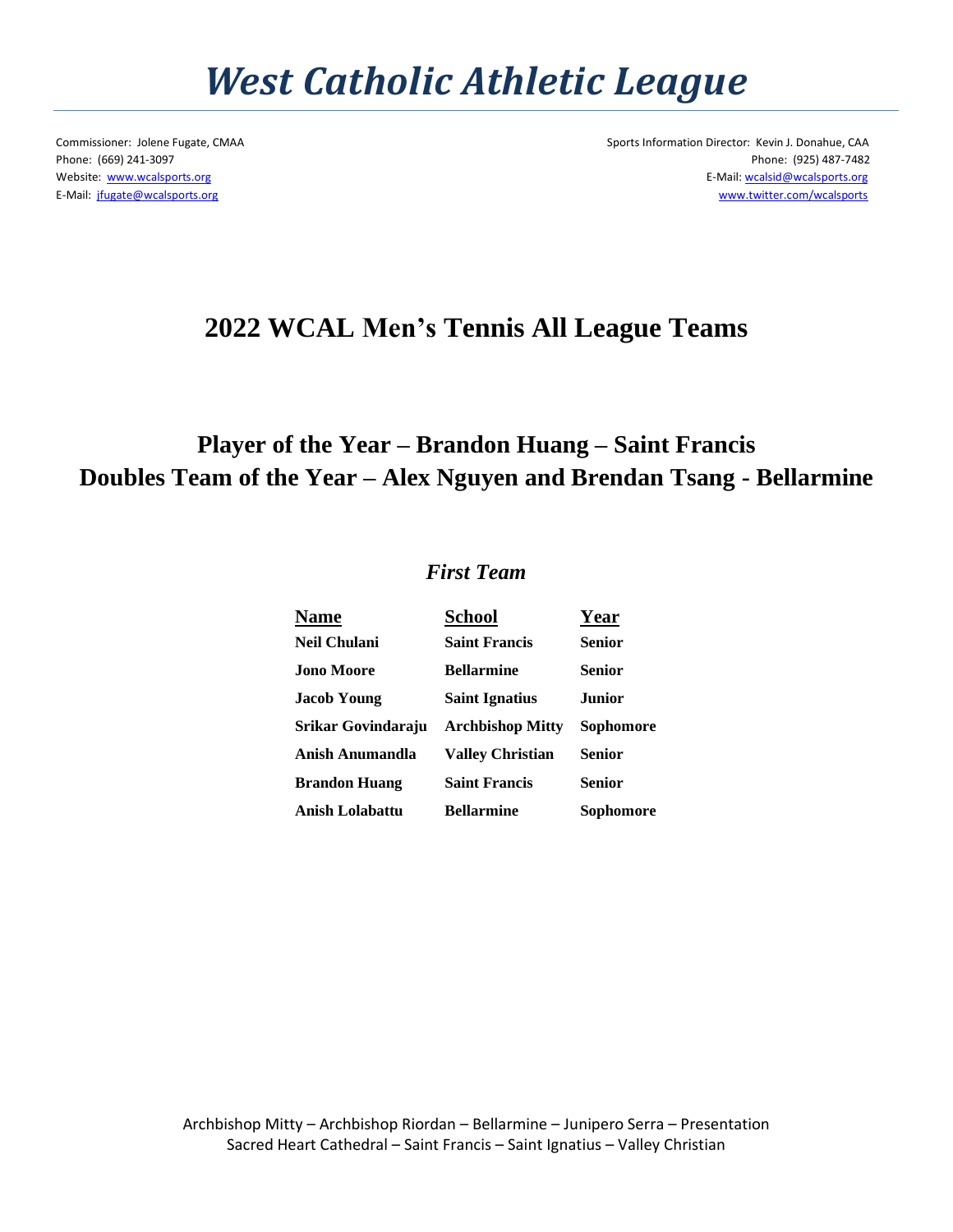# *West Catholic Athletic League*

Commissioner: Jolene Fugate, CMAA Sports Information Director: Kevin J. Donahue, CAA Phone: (669) 241-3097 Phone: (925) 487-7482 Website: [www.wcalsports.org](http://www.wcalsports.org/) examples are a set of the set of the set of the set of the E-Mail: wcalsid@wcalsports.org E-Mail: wcalsid@wcalsports.org E-Mail: [jfugate@wcalsports.org](mailto:jfugate@wcalsports.org) [www.twitter.com/wcalsports](http://www.twitter.com/wcalsports) 

#### *Second Team*

| Name                              | <b>School</b>           | Year             |
|-----------------------------------|-------------------------|------------------|
| Jacob Callahan                    | <b>Bellarmine</b>       | <b>Senior</b>    |
| <b>Charlie Quackenbush</b>        | <b>Saint Ignatius</b>   | <b>Senior</b>    |
| Nathan Kuan                       | <b>Valley Christian</b> | Junior           |
| David Jin                         | <b>Archbishop Mitty</b> | Freshman         |
| <b>Andrew Nguyen</b>              | <b>Bellarmine</b>       | <b>Sophomore</b> |
| <b>Alex Sanford</b>               | <b>Archbishop Mitty</b> | Freshman         |
| Brandon Wirjadisastra/Justin Wang | <b>Saint Francis</b>    | Junior/Junior    |